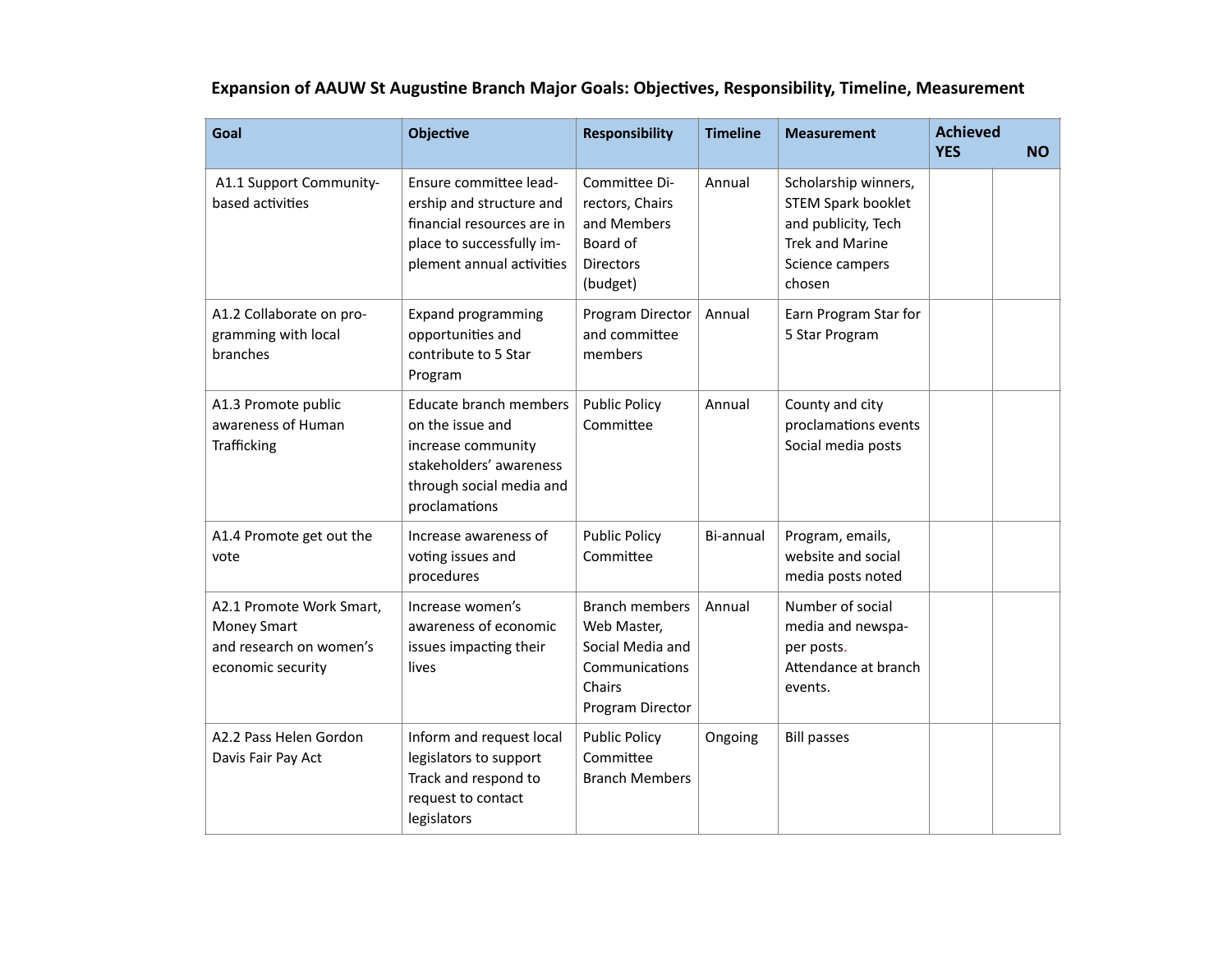| Goal                                                                           | <b>Objective</b>                                                           | <b>Responsibility</b>            | <b>Timeline</b> | <b>Measurement</b>                                                                                                                                                    | <b>Achieved</b><br><b>YES</b> | <b>NO</b> |
|--------------------------------------------------------------------------------|----------------------------------------------------------------------------|----------------------------------|-----------------|-----------------------------------------------------------------------------------------------------------------------------------------------------------------------|-------------------------------|-----------|
| A3.1 Promote<br>attendance at FL Lobby Days<br>and<br><b>Annual Convention</b> | Increase awareness of<br>issues impacting women<br>in Florida and the U.S. | Board<br><b>Members</b>          | Annual          | Increased attendance<br>in both events                                                                                                                                |                               |           |
| A3.2 Promote Public Policy<br>activities<br>advancing equity                   | Increase members<br>awareness of equity<br>issues                          | <b>Board</b><br>Program Director | Annual          | List of activities                                                                                                                                                    |                               |           |
| A3.3 Promote branch<br>leadership opportunities                                | Encourage members to<br>take on branch/state<br>leadership roles           | Board                            | Annual          | Increased interest in<br>branch/state<br>positions                                                                                                                    |                               |           |
| A4.1 Branch leadership<br>succession plan                                      | Ensure smooth<br>leadership transition                                     | Board                            | Annual          | Pass bylaws change<br>to establish a presi-<br>dent-elect position<br>and elect a president-<br>elect<br>Review and revise<br>director/chair policy<br>books annually |                               |           |
| A4.2 Maintain communica-<br>tion with scholarship<br>recipients                | Recruit winners as<br>speakers and new<br>members                          | Scholarships<br>Committee Chair  | Ongoing         | A recipient speaks at<br>one event each year                                                                                                                          |                               |           |
| A4.3Promote recruitment of<br>Members with age and race<br>diversity           | Increase member<br>diversity                                               | Board<br><b>Members</b>          | Ongoing         | Survey membership<br>asking about diverse<br>categories and<br>whether they believe<br>the branch is diverse                                                          |                               |           |
| A4.4 Diversity, Equity & In-<br>clusion (DEI) Chair                            | Institutionalize DEI Chair<br>Position                                     | <b>Board</b>                     | Annual          | <b>Position filled</b>                                                                                                                                                |                               |           |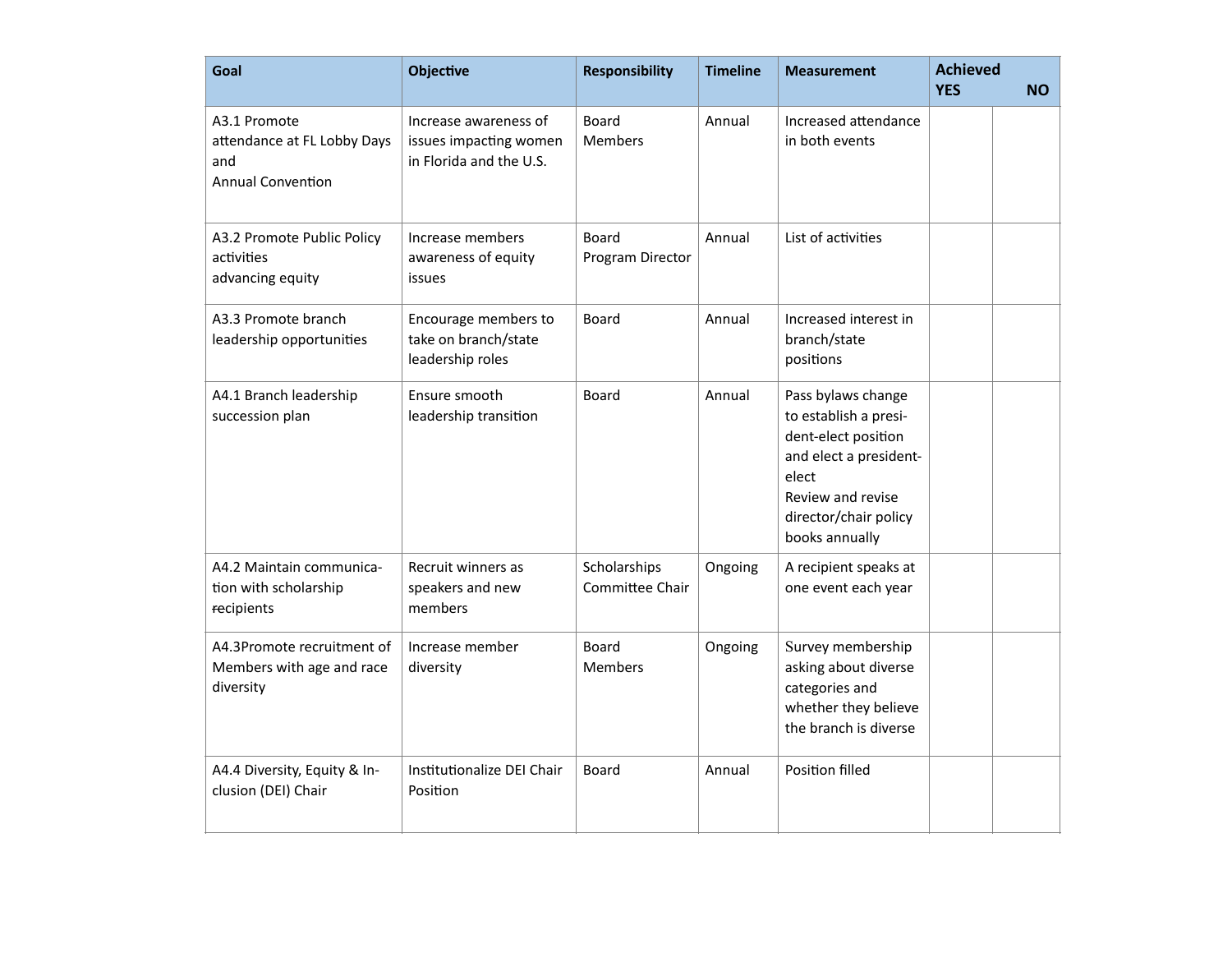| Goal                                                                                                                                                                | <b>Objective</b>                                                                                                                        | <b>Responsibility</b>                                          | <b>Timeline</b> | <b>Measurement</b>                                                                                                               | <b>Achieved</b><br><b>YES</b> | <b>NO</b> |
|---------------------------------------------------------------------------------------------------------------------------------------------------------------------|-----------------------------------------------------------------------------------------------------------------------------------------|----------------------------------------------------------------|-----------------|----------------------------------------------------------------------------------------------------------------------------------|-------------------------------|-----------|
| A4.5 Use DEI toolkit<br>strategies                                                                                                                                  | DEI Chair uses DEI toolkit<br>strategies in conjunction<br>with programs and<br>communications (See<br>also C1.2)                       | Board                                                          | Ongoing         | Members report on<br>survey that the<br>branch is diverse                                                                        |                               |           |
| <b>B1.1</b><br>Recruit diverse members                                                                                                                              | Advertise and talk to<br>similar groups about<br>membership. Talk with<br>parents of Tech Trek stu-<br>dents (often diverse<br>parents) | <b>Board</b><br><b>Members</b>                                 | Ongoing         | List of contacts<br>Survey membership<br>asking about diverse<br>categories and<br>whether they believe<br>the branch is diverse |                               |           |
| B1.2 Respond to members &<br>potential members needs<br>for meeting/programming<br>while keeping mission in<br>mind                                                 | Solicit input from mem-<br>bers on speakers and<br>programming                                                                          | Program Director<br>and committee<br>members                   | Ongoing         | List of requests with<br>completed<br>programming noted                                                                          |                               |           |
| <b>B1.3 Promote AAUW</b><br>through branch events                                                                                                                   | Bring attention to branch<br>through events and<br>publicity                                                                            | Board<br>Director and<br>Committee<br>Chairs<br>Communications | Ongoing         | Branch historian's<br>records                                                                                                    |                               |           |
| B1.4 Publish info and pro-<br>mote branch programs &<br>accomplishments in local<br>paper, social media & web-<br>site<br>Host information table at<br>local events | Increase branch's<br>visibility, recruit mem-<br>bers                                                                                   | Board                                                          | Ongoing         | Number of articles,<br>posts, tabling events                                                                                     |                               |           |
| B1.5 Coordinate with other<br>organizations, invite them to<br>branch events                                                                                        | Increase collaboration<br>with like-minded organi-<br>zations to increase<br>branch's visibility and<br>recruit members                 | <b>Board</b><br>Director for<br>Program                        | Ongoing         | List of invitees/guests<br>from other<br>organizations                                                                           |                               |           |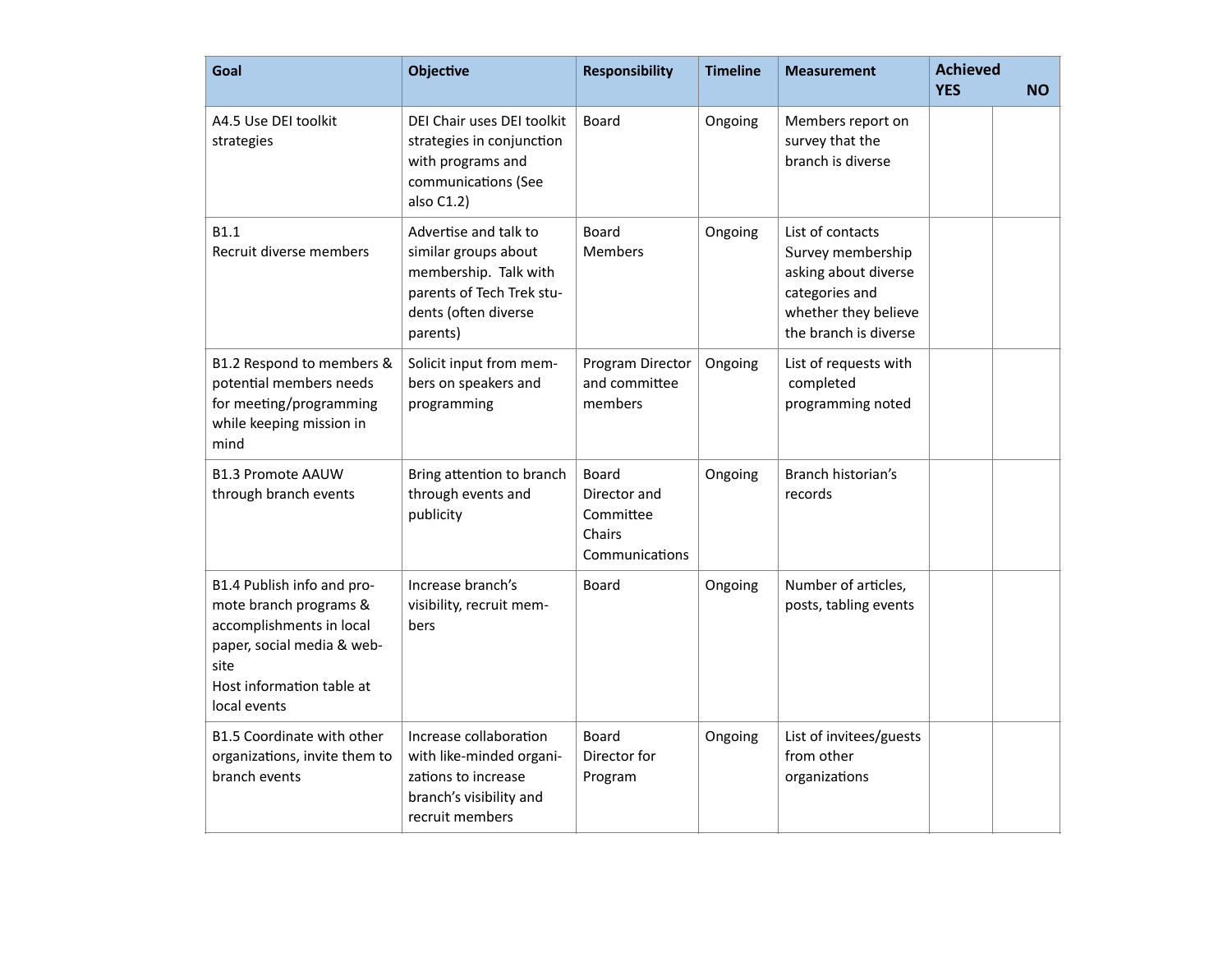| Goal                                                                                                     | <b>Objective</b>                                                                                                        | <b>Responsibility</b>                                            | <b>Timeline</b> | <b>Measurement</b>                                                                                                    | <b>Achieved</b><br><b>YES</b> | <b>NO</b> |
|----------------------------------------------------------------------------------------------------------|-------------------------------------------------------------------------------------------------------------------------|------------------------------------------------------------------|-----------------|-----------------------------------------------------------------------------------------------------------------------|-------------------------------|-----------|
| B3.1 Achieve 5 Star status                                                                               | Meet all criteria under 5<br>focus areas                                                                                | Board<br>Committee<br>Chairs                                     | Annual          | Receive 5 Star from<br><b>AAUW</b>                                                                                    |                               |           |
| <b>B3.2 Elect a diverse Board</b>                                                                        | Increase branch diversity                                                                                               | Members                                                          | Bi-annual       | Survey membership<br>asking about diverse<br>categories and<br>whether they believe<br>the branch BOARD is<br>diverse |                               |           |
| B3.3 Board members partic-<br>ipate in training at AAUW FL<br>conference                                 | Better trained and in-<br>formed Board                                                                                  | Board                                                            | Annual          | List of members who<br>attend                                                                                         |                               |           |
| B4.1 Increase membership &<br>retain 90% of members each<br>year                                         | Stable membership                                                                                                       | <b>Board</b><br>Membership<br>Director                           | Annual          | AAUW's Feb 1<br>membership count<br>used as measure                                                                   |                               |           |
| B4.2 New member mentor<br>program                                                                        | Engage new members                                                                                                      | Membership<br>Director                                           | Ongoing         | List of mentor/<br>mentee pairs                                                                                       |                               |           |
| B4.3 Improve connections<br>between members                                                              | New member orientation<br>Welcoming committee<br>for branch meetings<br>Committee structure<br>under Directors & Chairs | Board                                                            | Annual          | Dates and attendees<br>of orientations<br>List of welcoming<br>committee members                                      |                               |           |
| C1.1 Establish Public Policy<br>activities to advance lives of<br>women and girls through<br>legislation | Align branch with mis-<br>sion                                                                                          | <b>Public Policy</b><br>Director &<br>Committee<br>Board         | Annual          | List of Public Policy<br>committee activities                                                                         |                               |           |
| C1.2 3 programs/yr on DEI<br>issues                                                                      | Meet 5 Star criteria for<br>Programs                                                                                    | Program Director<br>& Committee<br><b>DEI Committee</b><br>Chair | Annual          | 5 Star criteria<br>awarded                                                                                            |                               |           |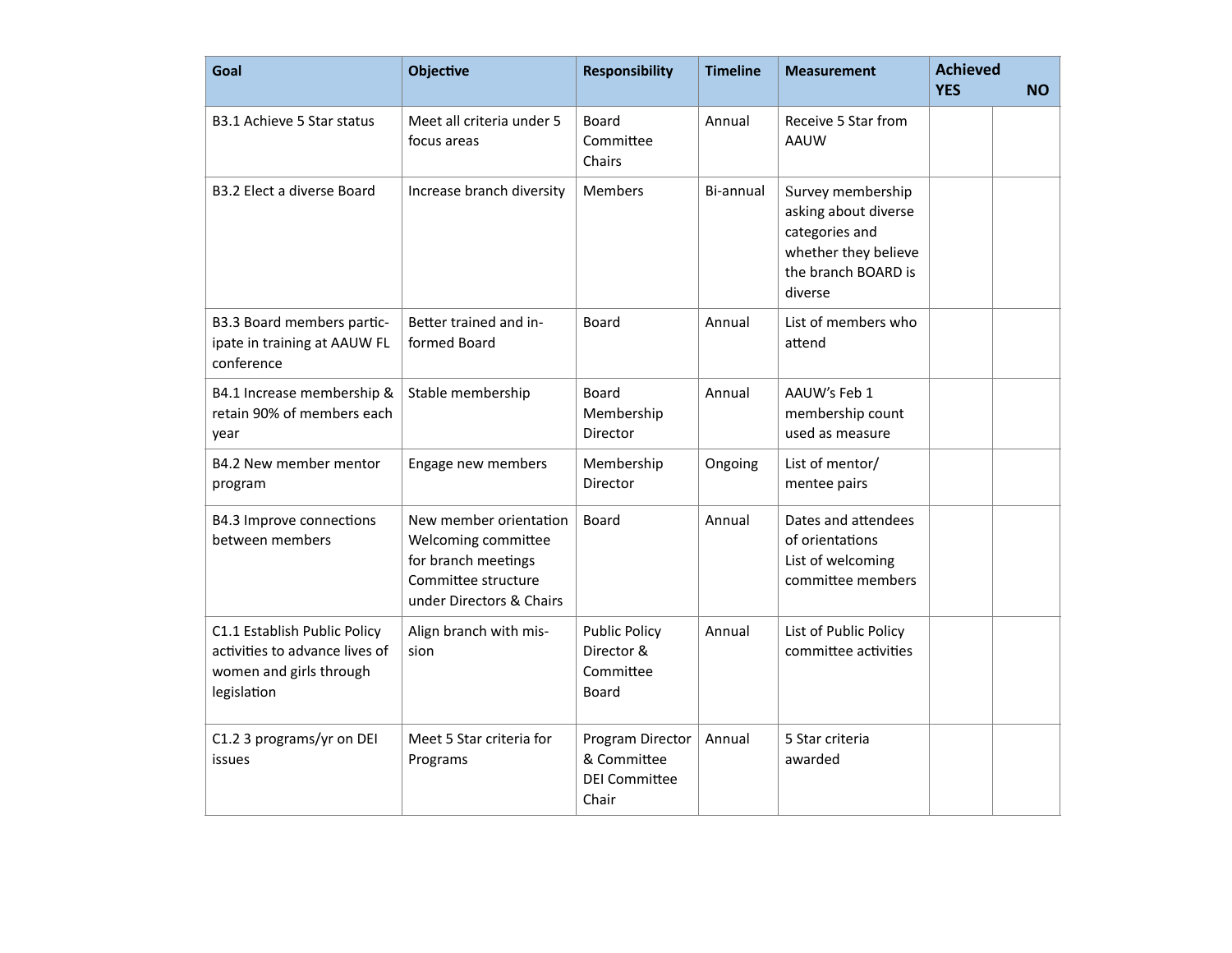| Goal                                                                                                                                                          | <b>Objective</b>                                                                                                         | <b>Responsibility</b>                                                                       | <b>Timeline</b> | <b>Measurement</b>                                                                                                                                                              | <b>Achieved</b><br><b>YES</b> | <b>NO</b> |
|---------------------------------------------------------------------------------------------------------------------------------------------------------------|--------------------------------------------------------------------------------------------------------------------------|---------------------------------------------------------------------------------------------|-----------------|---------------------------------------------------------------------------------------------------------------------------------------------------------------------------------|-------------------------------|-----------|
| C1.3 1 program/yr on<br>women's financial security                                                                                                            | Align with mission                                                                                                       | Program Director<br>& Committee                                                             | Annual          | Program presented                                                                                                                                                               |                               |           |
| C2.1 Post on social media<br>and website dates for di-<br>verse women's equal pay<br>days                                                                     | Meet 5 Star criteria for<br>Communications and<br><b>External Relations</b>                                              | Communications<br>Chair<br>Webmaster                                                        | Annual          | 5 Star criteria award-<br>ed                                                                                                                                                    |                               |           |
| C2.2 inform all members of<br><b>AAUW's Greatest Needs</b><br>Fund and AAUW FL Founda-<br>tion (Tech Trek)<br>Promote contributions to<br>support these funds | National AAUW financial<br>strength<br>Financial strength for<br><b>Tech Trek Florida</b>                                | <b>Board</b><br>Director for Fi-<br>nance<br>Membership<br>Director<br><b>STEM Director</b> | Annual          | Email and any refer-<br>ences in in-person or<br>Zoom meetings. Di-<br>rector for Finance<br>monitors number of<br>members contribut-<br>ing to Greatest Needs<br>Fund (on MSD) |                               |           |
| C3.1 Request funds for Tech<br>Trek from local service clubs                                                                                                  | Financial security for<br>Tech Trek Florida                                                                              | Advancement/<br>Fundraising<br>Chair &<br>Committee                                         | Annual          | Letters, speeches and<br>phone contacts                                                                                                                                         |                               |           |
| C3.2 Annual budget reflects<br>branch & national priorities                                                                                                   | Branch focuses on na-<br>tional priorities                                                                               | <b>Board</b><br>Director for Fi-<br>nance                                                   | Annual          | <b>Budget</b>                                                                                                                                                                   |                               |           |
| C4.1 Effective fund raising                                                                                                                                   | Fundraise sufficient<br>funds to support Great-<br>est Needs, Tech Trek,<br>branch scholarships and<br>branch activities | <b>Board</b>                                                                                | Annual          | List of activities and<br>decide if they meet<br>the requirements for<br>$501(c)$ 3 and worth<br>time and effort                                                                |                               |           |
| C4.2 Obtain 501(c)3 status                                                                                                                                    | Gain branch tax-exempt<br>status                                                                                         | Board                                                                                       | 2022            | Awarded by IRS                                                                                                                                                                  |                               |           |